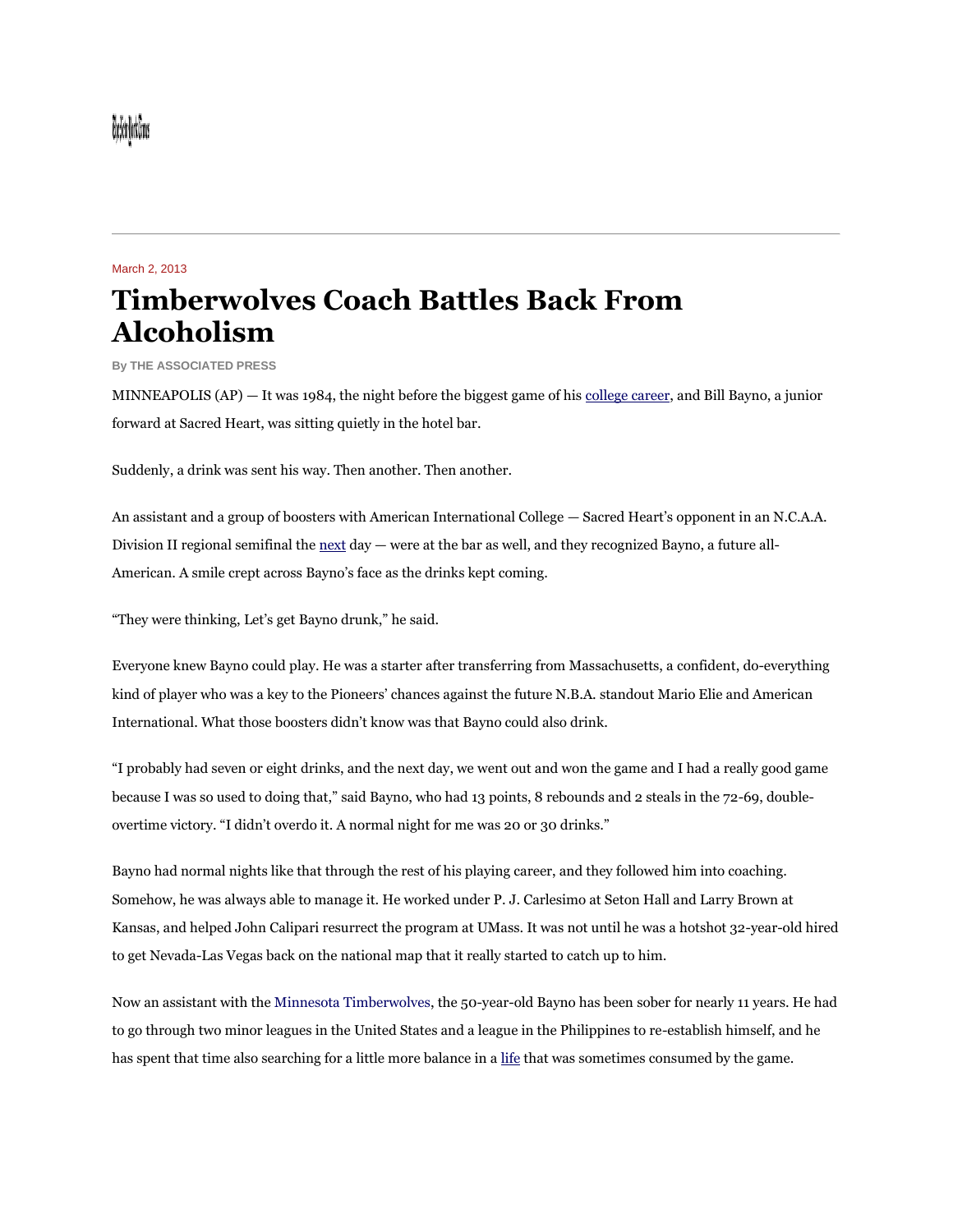"Going through the experiences I've gone through has helped me to [continue](http://www.nytimes.com/2013/03/03/sports/basketball/timberwolves-coach-who-battled-alcoholism-re-establishes-himself.html?_r=1&&pagewanted=print) to grow as a person and help find that peace," Bayno said. "That's what we're all looking for, peace of mind, and to be happy with who we are and where we are and our jobs."

Winning was never a problem for Bayno as a player or a coach. Sacred Heart twice made it to the Division II tournament, and he was 94-64 with two regular-season conference titles and two conference tournament titles in five seasons at U.N.L.V. The pressure of being in charge was something entirely different.

He honed his game on the streets of Newburgh, N.Y., near his hometown, Goshen, and said he once scored 53 points at Harlem's famed Rucker Park while he was hung over.

"It's something I always did," he said. "Sweat it out and play. Even at the park. We would drink at the park and play ball and just sweat it out."

When he transitioned to coaching, the alcohol helped him compensate for the anxiety and insomnia that plagued him while he obsessed over each game, each practice, each drill at U.N.L.V. Losses gnawed at him, and a bad practice would stay with him for days. That pent-up steam needed to be released some way.

It all started to unravel in 1999, his last full season at U.N.L.V. Bayno told himself he was not going to drink during the season, but U.N.L.V. suffered a tough loss to Oklahoma State on Dec. 18. A holiday break started Dec. 22, and Bayno was asked to join some friends for a late lunch after some Christmas shopping.

"Boom, we're at lunch, a couple beers, a couple glasses of wine, and it turned into four in the morning, out all night," he said.

He was fired the next season after a booster was charged with giving money to Lamar Odom, who never played a game for the Rebels. Bayno sought counseling, but said he was not able to stop drinking completely until May 25, 2002. It took him three years of wandering before he got a second chance from the Portland Trail Blazers executive and coach Kevin Pritchard, who was a point guard at Kansas when Bayno coached there.

"I knew a lot of people, but I also built up a reputation where people were probably afraid to hire me," Bayno said.

The Blazers gig eventually opened up one more run at head coaching with Loyola Marymount in 2008, but the severe anxiety returned with the greater responsibility, and he left after just three games.

"People thought I fell off the wagon, but I didn't," he said. "The fact that I wasn't drinking made me quit Loyola sooner than I would have otherwise. Without the booze, the insomnia was 10 times worse. And that led to anxiety. Head coaching was my trigger, but I never knew what it was."